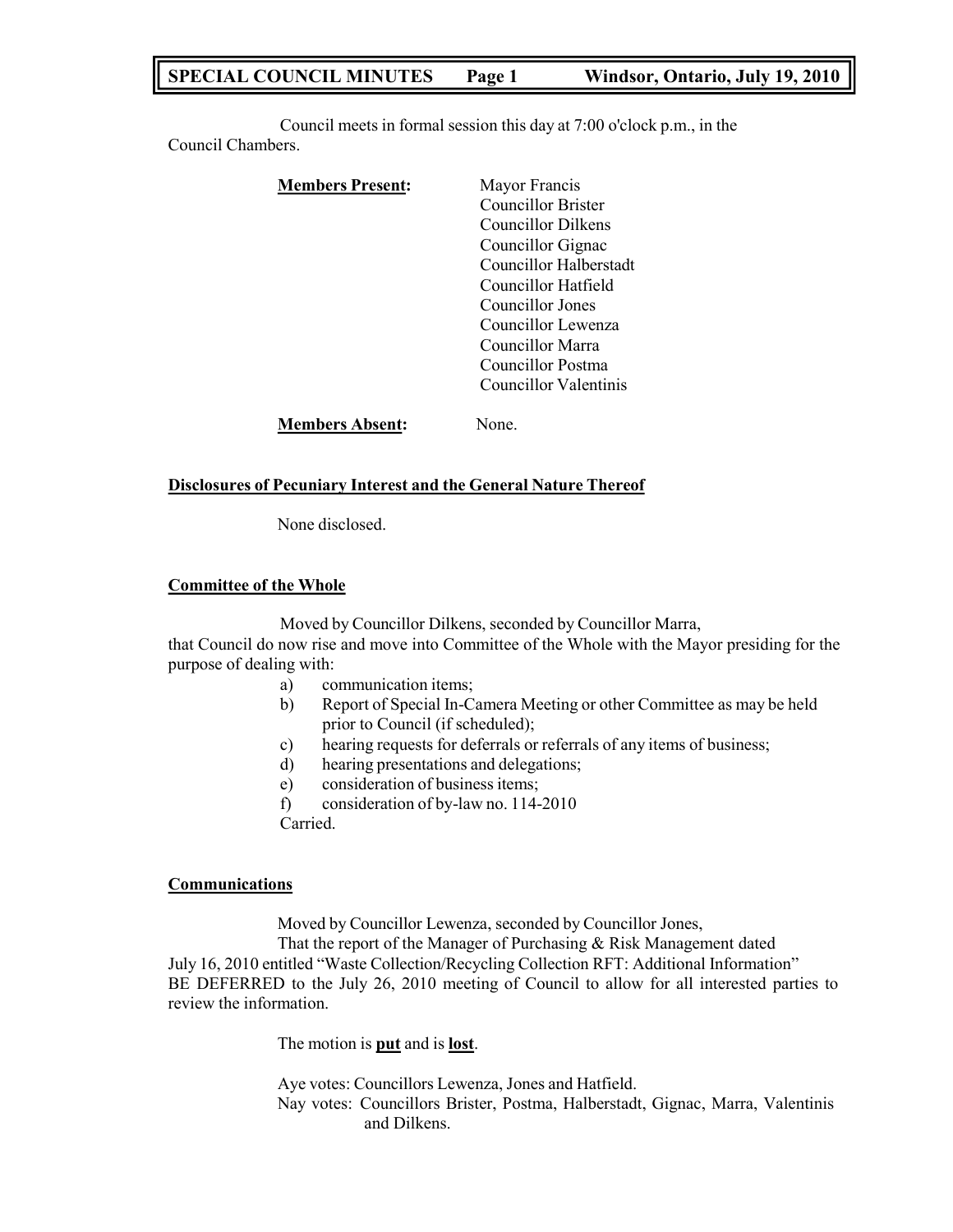# **SPECIAL COUNCIL MINUTES Page 2 Windsor, Ontario, July 19, 2010**

Moved by Councillor Gignac, seconded by Councillor Brister, **M219–2010** That the following Communication Item 1, as set forth in the Council Agenda **BE REFERRED** as noted:

| Item | From                  | <b>Description</b>                                                    |
|------|-----------------------|-----------------------------------------------------------------------|
|      | Manager of Purchasing | Waste Collection/Recycling Collection RFT : Additional<br>Information |
|      | & Risk Management     | <b>RECEIVE FOR INFORMATION</b><br>EI/10515                            |

Carried.

Councillors Lewenza and Jones voting nay.

#### **Deferrals and/or Referrals and Withdrawals**

#### **Item 1 Results of Parking Enforcement Services Tender #97-10**

#### **Jean Fox, President, CUPE Local 543**

Jean Fox, President, CUPE Local 543, appears before Council requesting that the report of administration dated July 9, 2010 entitled "Results of Parking Enforcement Services Tender #97- 10" be deferred, as administration has not followed through on Council direction via CR409/2009 which directed an updating and streamlining of By-law 9023 and updating and improving the way the city collects revenue by way of parking meters.

**CLERK'S NOTE**: No motion is presented to defer Item No. 1.

#### **Presentations & Delegations**:

#### **Results of Parking Enforcement Services Tender #97-10**

#### **Jean Fox, President, CUPE Local 543**

Jean Fox, President, CUPE Local 543, appears before Council to speak in opposition to the tendering out of Parking Enforcement Services, as contracting out does not necessarily maximize efficiencies, and suggests that some of the figures contained in the administrative report are inflated and in other instances does not incorporate re-training costs, and concludes by suggesting that tendering out this service will result in bumping, displacements and retraining of the entire municipal workforce for many years to come, with a savings to the taxpayer of only 27 cents a month.

#### **Lisa Sajatovich, CUPE Local 543 member**

Lisa Sajatovich, CUPE Local 543 member, appears before Council to speak in opposition to the tendering out of Parking Enforcement Services, stating that she and the other 12 employees in that service field provide top notch service and that the proponent would not demonstrate any compassion and issue more tickets at the expense of the community.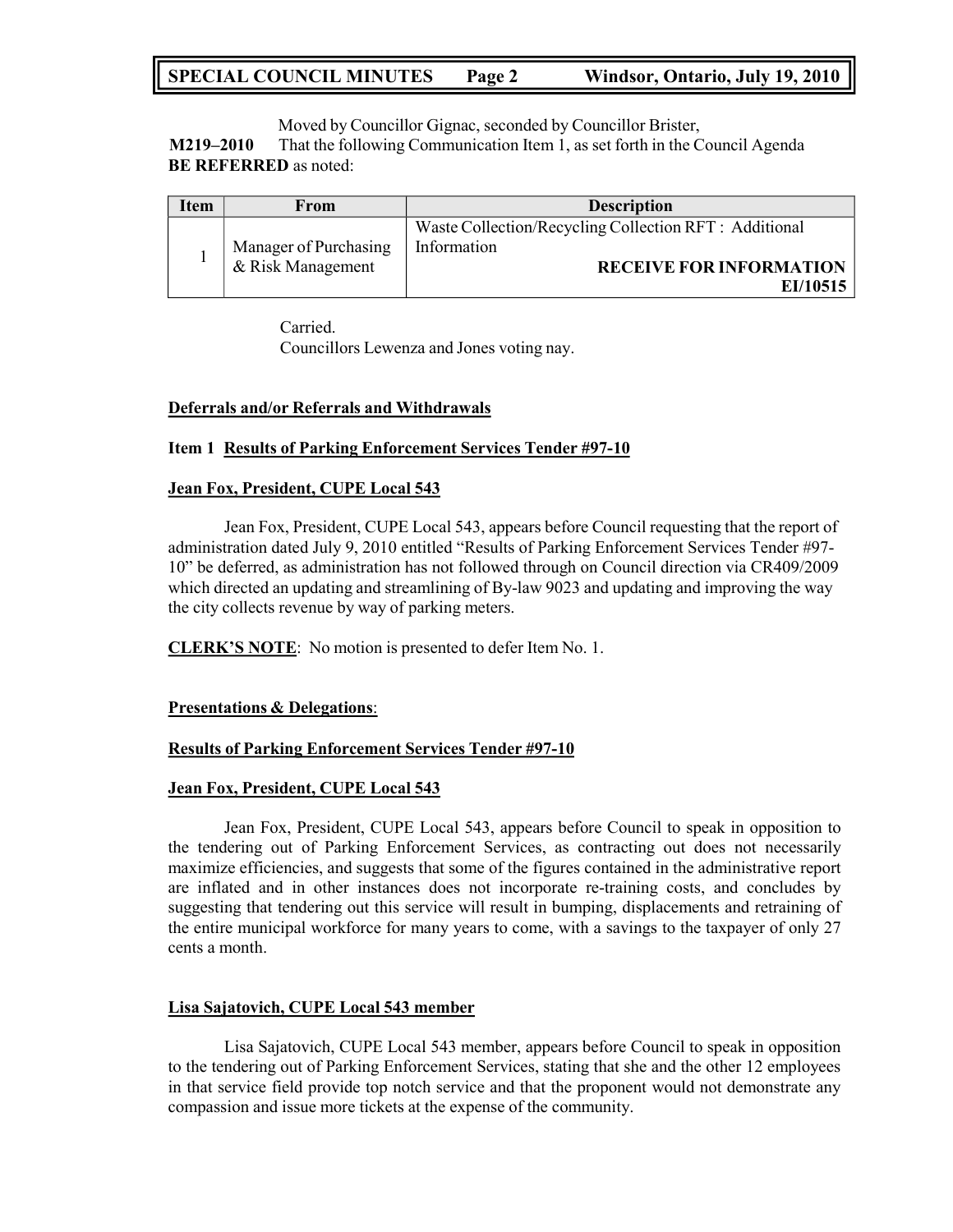### **SPECIAL COUNCIL MINUTES Page 3 Windsor, Ontario, July 19, 2010**

#### **Mark Vander Voort, 1 st Vice President, CUPE Local 543**

Mark Vander Voort, 1<sup>st</sup> Vice President, CUPE Local 543, appears before Council to speak in opposition to the tendering out of Parking Enforcement Services, stating that this could put the corporation in jeopardy as it would lose direct control over health and safety matters, and fines and/or criminal charges could be levied, and concludes by suggesting that management work with CUPE for in-house opportunities for service improvements.

#### **Jessie Simonetti, Recording Secretary, CUPE Local 543**

Jessie Simonetti, Recording Secretary, CUPE Local 543, appears before Council to speak in opposition to the tendering out of Parking Enforcement Services, stating that administration has not followed through on Council direction via CR409/2009 which directed an updating and streamlining of By-law 9023 and updating and improving the way the city collects revenue by way of parking meters, and that this should be undertaken before even considering options such as tendering out the service.

#### **Teresa Fracas, Chief Steward, CUPE Local 543**

Teresa Fracas, Chief Steward, CUPE Local 543, appears before Council to speak in opposition to the tendering out of Parking Enforcement Services, stating that some of the costs in the administrative report are inflated and that Council should keep in mind that there are enormous training costs associated with new hires, not to mention the negative effects of bumping that would affect the entire corporation for at least 5 years, and concludes by recommending that Council reject tendering out, and work with CUPE and improve efficiencies by enhancing the meter system and signage.

#### **Dawn Schneider, Member-at-Large, CUPE Local 543**

Mayor Francis leaves the meeting at 8:27 o'clock p.m., and Councillor Halberstadt assumes the Chair.

Dawn Schneider, Member-at-Large, CUPE Local 543, appears before Council to speak in opposition to the tendering out of Parking Enforcement Services, stating that it will result in bumping and displacement of other workers within the corporation, and that this has long term ramifications that need to be taken into account, as well as added training and administrative costs, and suggests that Council reject the tender option, and pursue efficiencies such as cost saving measures and revenue generator solutions on a go-forward basis.

#### **Ed Charette, 2 nd Vice President, CUPE Local 543**

Ed Charette, 2nd Vice President, CUPE Local 543, appears before Council to speak in opposition to the tendering out of Parking Enforcement Services, stating that the current staff go above and beyond the call of duty, and any new staff will require extensive by-law training, and concludes by directing Council's attention to the City of Hamilton and their experiences with the Canadian Corps of Commissionaires.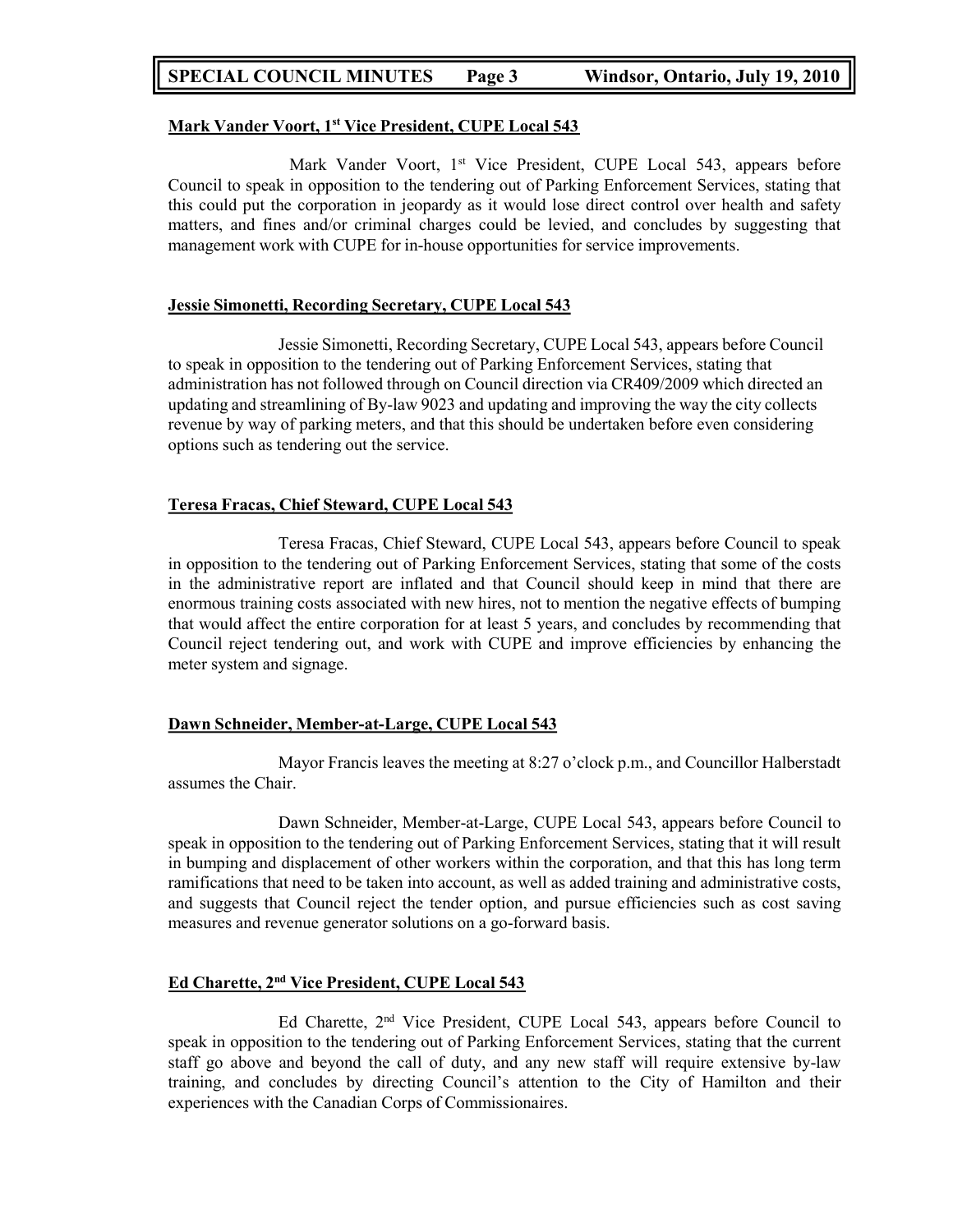### **SPECIAL COUNCIL MINUTES Page 4 Windsor, Ontario, July 19, 2010**

#### **Jason Parent, Member-at-Large, CUPE Local 543**

Jason Parent, Member-at-Large, CUPE Local 543, appears before Council to speak in opposition to the tendering out of Parking Enforcement Services, stating that the current staff serve as ambassadors for the city of Windsor, and remain committed to working with the employer in terms of realizing further efficiencies, and Council should in turn take advantage of this wealth of knowledge and experience.

#### **Dino Chiodo, President, Windsor & District Labour Council**

Dino Chiodo, President, Windsor & District Labour Council, appears before Council to speak in opposition to the tendering out of Parking Enforcement Services, stating that Council needs to stop outsourcing as there needs to be consideration of the "big picture" and the need to preserve good paying jobs, and concludes by suggesting that management sit down with CUPE leadership to review possibilities for efficiencies in-house, as this division has a proven track record of bringing in revenue.

#### **Ernie Lamont, Ward 4 resident**

Ernie Lamont, Ward 4 resident, appears before Council to speak in opposition to the tendering out of Parking Enforcement Services, stating that there other opportunities available to generate additional revenue, such as advertising on meters.

#### **David Hanna, Ward 1 resident**

David Hanna, Ward 1 resident, appears before Council to speak in opposition to the tendering out of Parking Enforcement Services, suggesting that privatization is not inherently better, and questions whether savings will in fact be realized.

Mayor Francis returns to the meeting at 8:55 o'clock p.m., and Councillor Halberstadt returns to his seat at the Council table.

#### **Patrick Hannon, Ward 4 resident**

Patrick Hannon, Ward 4 resident, appears before Council to speak in opposition to the tendering out of Parking Enforcement Services, stating that privatization removes a layer of oversight and adds a level of bureaucracy, and concludes by requesting that Council keep public scrutiny of this service in the forefront.

#### **Lt. Col. Morris Brause, CEO and Lt. Col. Rick Luden, Manager of Operations, Commissionaires Windsor**

Lt. Col. Morris Brause, CEO and Lt. Col. Rick Luden, Manager of Operations, Commissionaires Windsor, appear before Council and are available for questions with regards to the recommendation that Council accept the Canadian Corps of Commissionaires Windsor Division's bid for Municipal Parking Enforcement Services.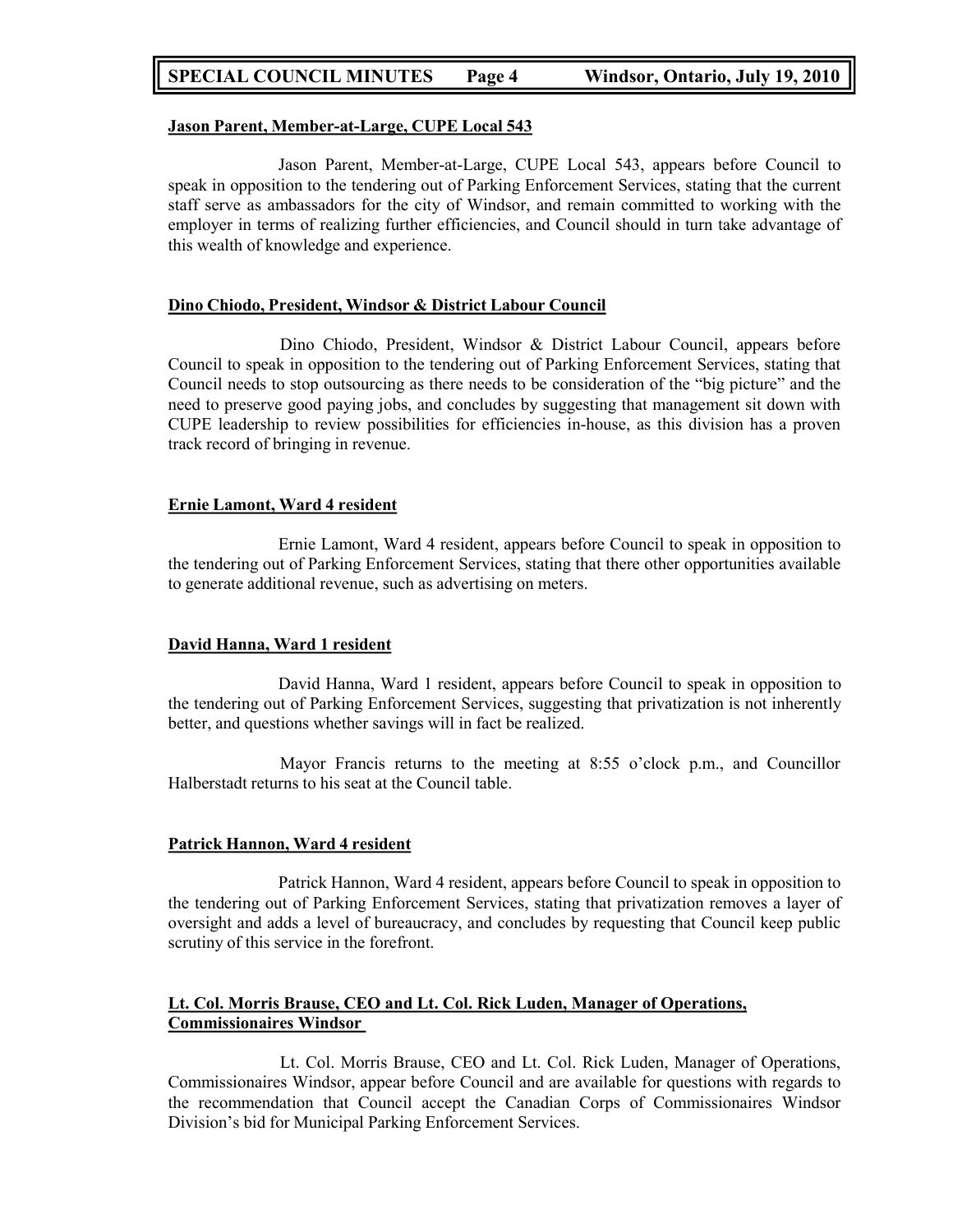# **SPECIAL COUNCIL MINUTES Page 5 Windsor, Ontario, July 19, 2010**

#### **Mike Longmoore, Ward 4 resident**

Mike Longmoore, Ward 4 resident, appears before Council to speak in opposition to the tendering out of Parking Enforcement Services, suggesting that there are many unknowns in terms of potential savings, such as what the wages and benefits would be for those that are part of the tender, and concludes by requesting that privatization of services not be further considered.

Moved by Councillor Lewenza, seconded by Councillor Jones, That the report of administration dated July 9, 2010 entitled "Results of Parking Enforcement Services Tender #97-10" BE NOTED AND FILED.

The motion is **put** and is **lost**.

Aye votes: Councillors Lewenza, Jones, Hatfield and Postma. Nay votes: Councillors Marra, Valentinis, Halberstadt, Brister, Gignac and Dilkens.

AL/10528

(For final disposition of this matter, see Clause **CR292/2010** in Schedule "A" attached hereto.)

#### **Consideration of Committee Reports**

Moved by Councillor Marra, seconded by Councillor Postma, **M220-2010** That the **Report of the special In-camera** meeting held July 19, 2010, **BE ADOPTED** as presented. Carried.

AC2010

#### **By-laws**

Moved by Councillor Valentinis, seconded by Councillor Brister, That the following By-law No. 114-2010 be introduced and read a first and

second time:

#### BY-LAW 114-2010 "A BY-LAW TO CONFIRM THE PROCEEDINGS OF THE COUNCIL OF THE CORPORATION OF THE CITY OF WINDSOR AT ITS MEETING HELD ON THE NINETEENTH DAY OF JULY, 2010"

Carried.

Moved by Councillor Dilkens, seconded by Councillor Gignac,

That the Committee of the Whole does now rise and report to Council respecting the business items considered by the Committee.

- **1) Communication Item (as presented)**
- **2) Items Deferred Items Referred**
- **3) Consideration of the Balance of Business Items (see Schedule "A")**
- **4) By-laws given first and second readings (as presented).**

Carried.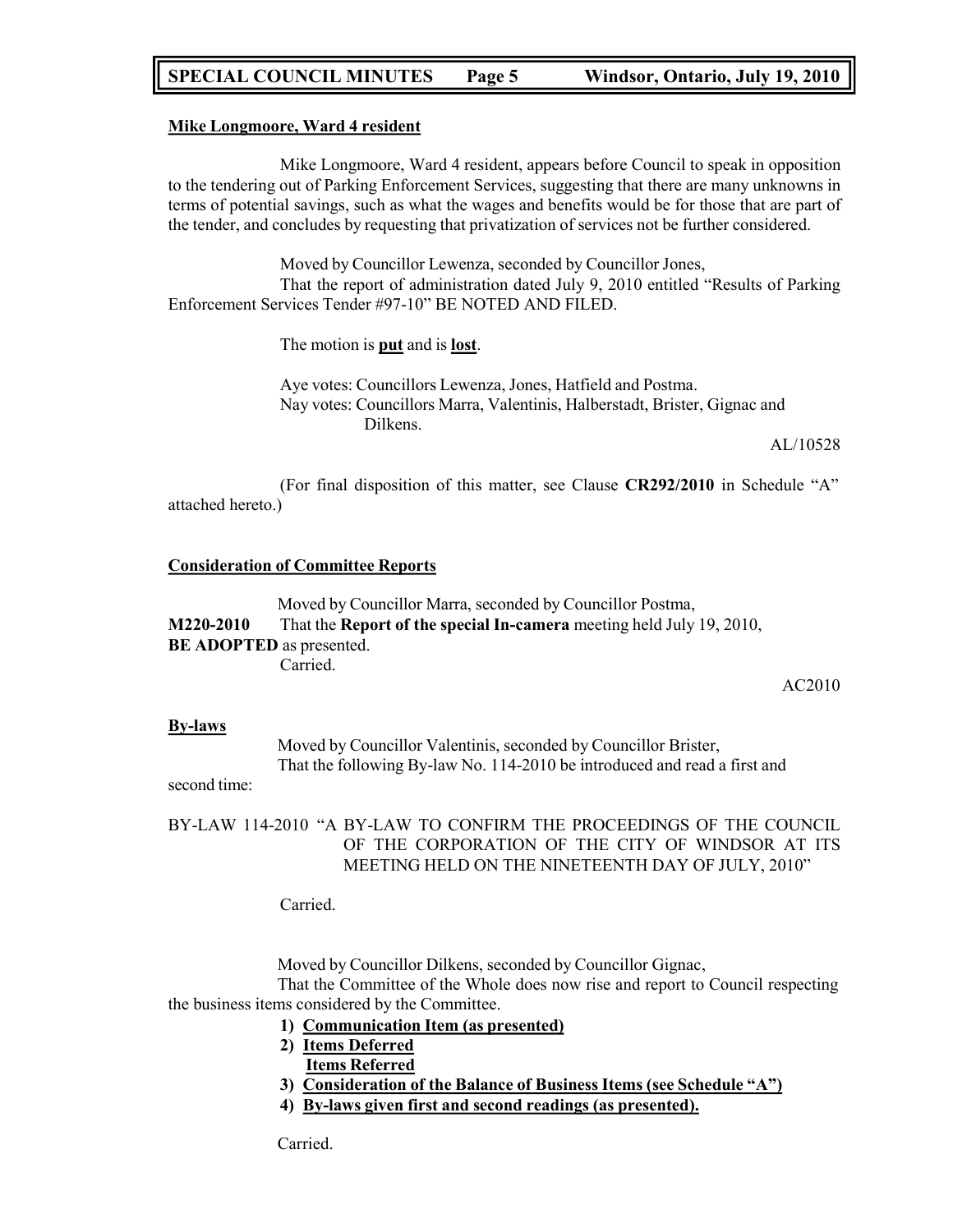# **SPECIAL COUNCIL MINUTES Page 6 Windsor, Ontario, July 19, 2010**

#### **Third Reading of By-law**

Moved by Councillor Halberstadt, seconded by Councillor Hatfield,

That By-Law 114-2010, having been read a first and second time be now read a third time and finally passed and that the Mayor and Clerk **BE AUTHORIZED** to sign and seal the same notwithstanding any contrary provision of the Council.

Carried.

#### **Adjournment**

Moved by Councillor Valentinis, seconded by Councillor Brister, That this Council meeting stand adjourned until the next regular meeting of Council or at the call of the Mayor. Carried.

Accordingly, the meeting is adjourned at 11:42 o'clock p.m.

**MAYOR**

### **CITY CLERK**

#### **THIS IS A DRAFT COPY**

#### **DEPUTY CITY CLERK/SENIOR MANAGER OF COUNCIL SERVICES**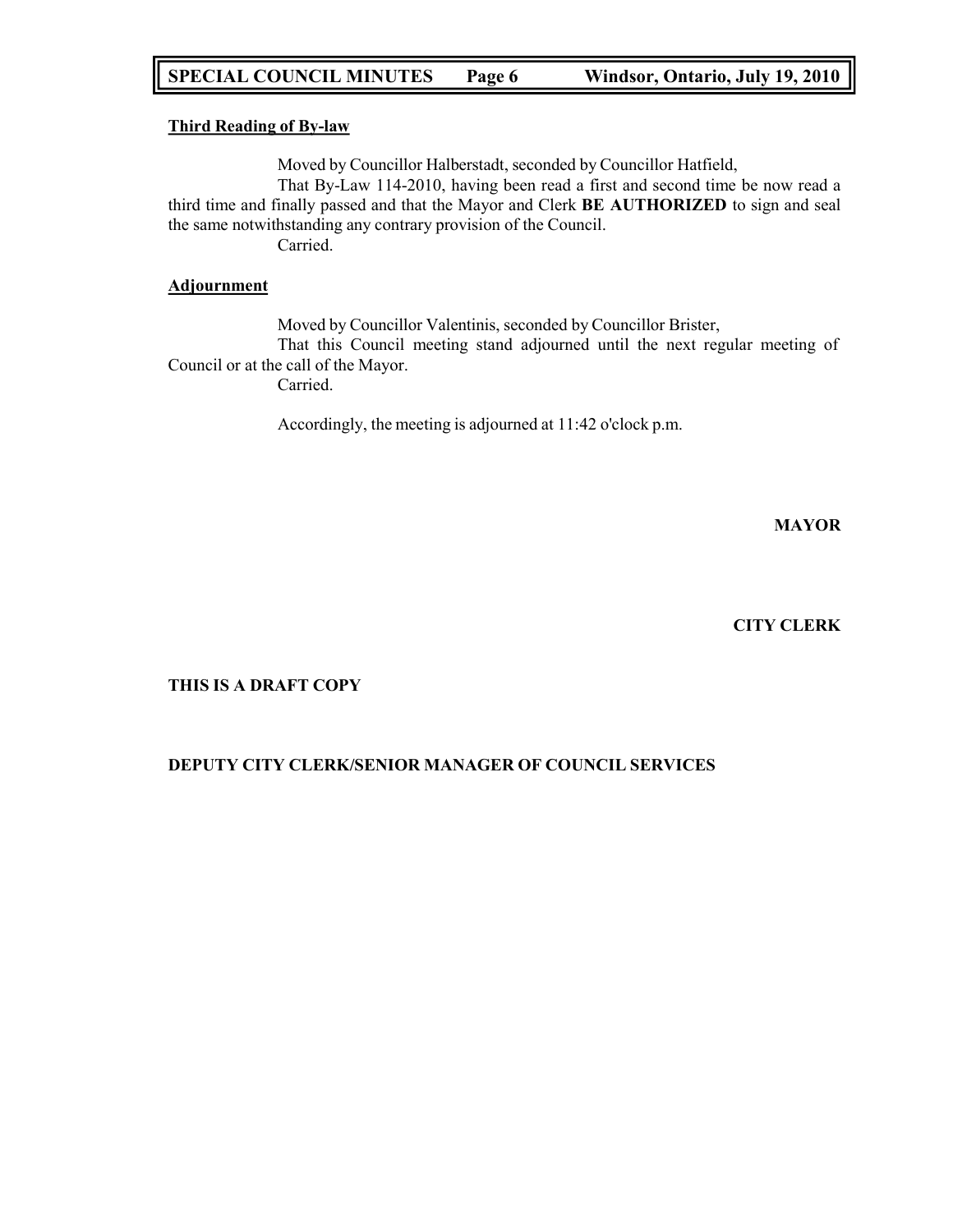Brister Gignac

CR292/2010

- I. THAT City Council **ACCEPT** the Canadian Corps of Commissionaires Windsor Division's ("Commissionaires") bid for Municipal Parking Enforcement Services at the rate of \$26.36 per hour, plus HST, for a total annual cost of \$632,640 (based on an estimated 24,000 hours), to begin no later than January 1, 2011; and further,
- II. THAT the Chief Administrative Officer and City Clerk **BE AUTHORIZED** to sign an agreement with the Commissionaires for the provision of Municipal Parking Enforcement Service, which agreement shall be approved as to technical content by the City Engineer, satisfactory in form to the City Solicitor and satisfactory in financial content to the City Treasurer; and further,
- III. THAT the City Treasurer **BE AUTHORIZED** to make the necessary adjustments to the 2011 operating budget consistent with contracting out parking enforcement services; and further,
- IV. THAT Council **APPROVE** the establishment of a Capital Project to track all one-time, transitional revenues and expenditures related to the contracting out of Municipal Parking Enforcement Services; and further,
- V. THAT four (4) additional counseling and trauma debriefing sessions through our Employee Family Assistance Program **BE PROVIDED** to our employees in 2010 at an additional cost for an upset limit of \$4,000; and further,
- VI. THAT additional funding of \$15,000 for accommodation reviews and site suitability assessments for employees affected by the bumping process **BE AUTHORIZED**; and further,
- VII. THAT Administration BE **AUTHORIZED** to dispose of the surplus fleet in accordance with the purchasing by-law and THAT the proceeds **BE TRANSFERRED** to the noted Capital Project to fund one-time, transitional costs related to contracting out; and further,
- VIII. THAT Council **APPROVE** the transfer of funds totaling \$136,116 that have been accumulated in the Equipment Replacement Reserve Fund for future replacement of related fleet equipment to the noted Capital Project to fund one-time, transitional costs related to contracting out; and further,
- IX. Given the significant assumptions, estimates, and variables contained within the business case analysis, THAT Council **APPROVE** a contingency within the noted Capital Project in the amount of \$250,000 over the life of the contract. Such contingency to be drawn upon based on a Delegation of Authority report approved by the Chief Administrative Officer; and
- X. THAT Council **AUTHORIZE** Administration to take all other necessary steps to implement the recommendations made hereunder.

### Carried.

At the request of Councillor Gignac, a recorded vote is taken.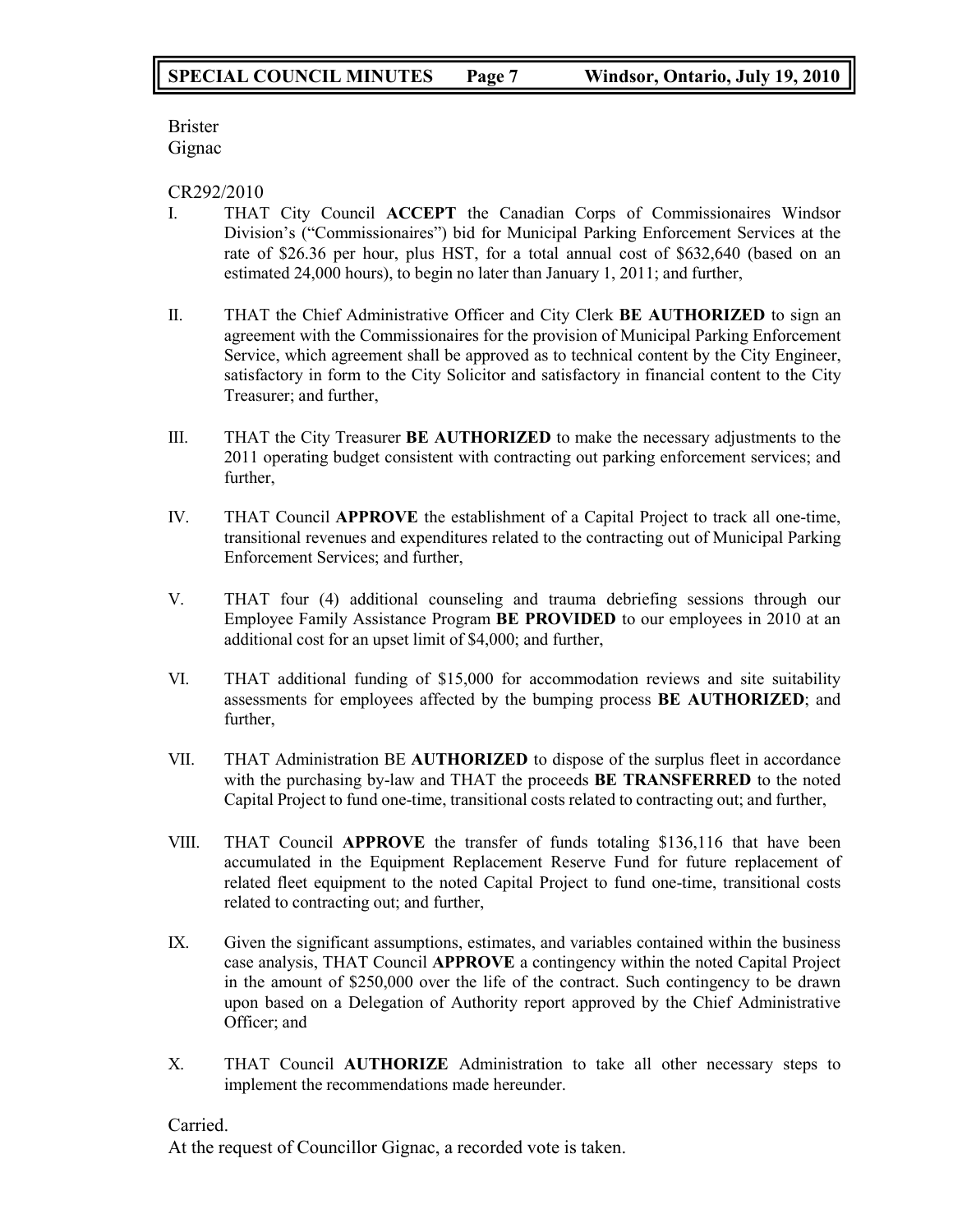# **SPECIAL COUNCIL MINUTES Page 8 Windsor, Ontario, July 19, 2010**

### RESULTS OF RECORDED VOTE:

|         | In Favour   Councillors Brister, Gignac, Dilkens, Halberstadt, |  |
|---------|----------------------------------------------------------------|--|
|         | Marra, Valentinis and Mayor Francis                            |  |
| Opposed | Councillors Lewenza, Jones, Postma and Hatfield                |  |
| Abstain | None                                                           |  |
| Absent  | None                                                           |  |

# AL/10528 1

Internal Distribution Chief Administrative Officer Community Development & Health Commissioner City Engineer City Solicitor Executive Director of Operations Executive Director of Human Resources Chief Financial Officer/City Treasurer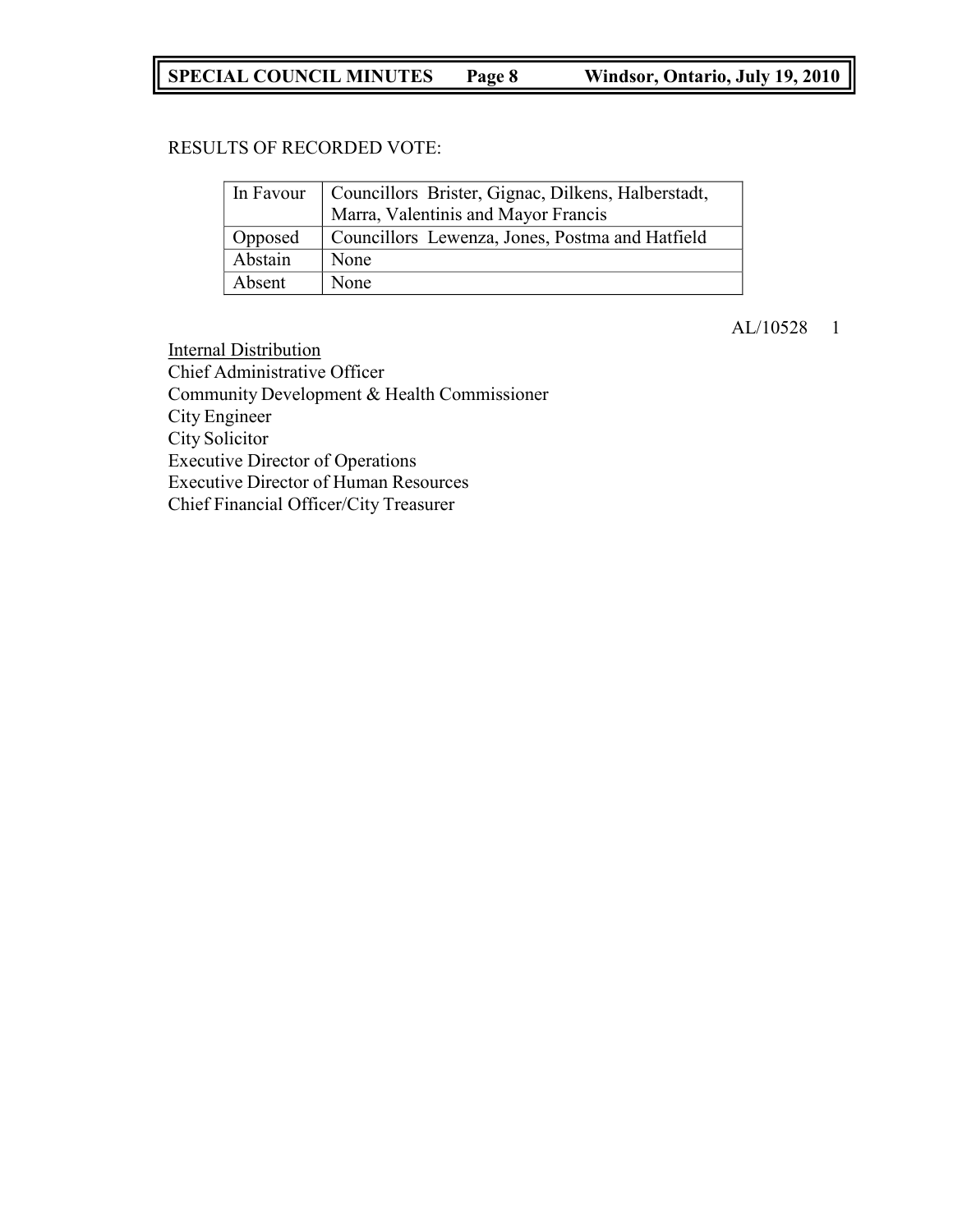**SPECIAL COUNCIL MINUTES Page 9 Windsor, Ontario, July 19, 2010**

**ADOPTED** by Council at its special meeting held July 19, 2010 [**M220-2010**] VC/bm

# **SPECIAL MEETING OF COUNCIL – IN CAMERA July 19, 2010**

### **Meeting called to order at: 5:36 p.m.**

### **Members in Attendance:**

Mayor E. Francis Councillor D. Brister (arrives at 5:44 p.m.) Councillor D. Dilkens Councillor C. Postma Councillor R. Jones Councillor A. Halberstadt Councillor K. Lewenza Councillor B. Marra Councillor P. Hatfield Councillor J. Gignac

### **Members Absent:**

Councillor F. Valentinis

### **Also in attendance:**

H. Reidel, Chief Administrative Officer

- R. Warsh, Community Development and Health Commissioner
- M. Sonego, City Engineer
- G. Wilkki, City Solicitor

V. Critchley, City Clerk

T. Ardovini, Acting City Treasurer

- S. Askin-Hager, Manager of Purchasing and Risk Management (Items 3 and 5)
- L. Lombardo, Administrator Huron Lodge (Item 4)
- J. Lechicky, Manager of Employee Relations (Item 4)

# **Verbal Motion is presented by Councillor Postma, seconded by Councillor Gignac,**

**to move in Camera for discussion of the following item(s):**

| 0. | <b>Subject</b>                                                             | $\mathbf{h}$ – Pursuant to Municipal<br>Act, 2001, as amended |
|----|----------------------------------------------------------------------------|---------------------------------------------------------------|
|    | 1. matter – verbal update – Solicitor-client $\int 239(2)(f)$<br>privilege |                                                               |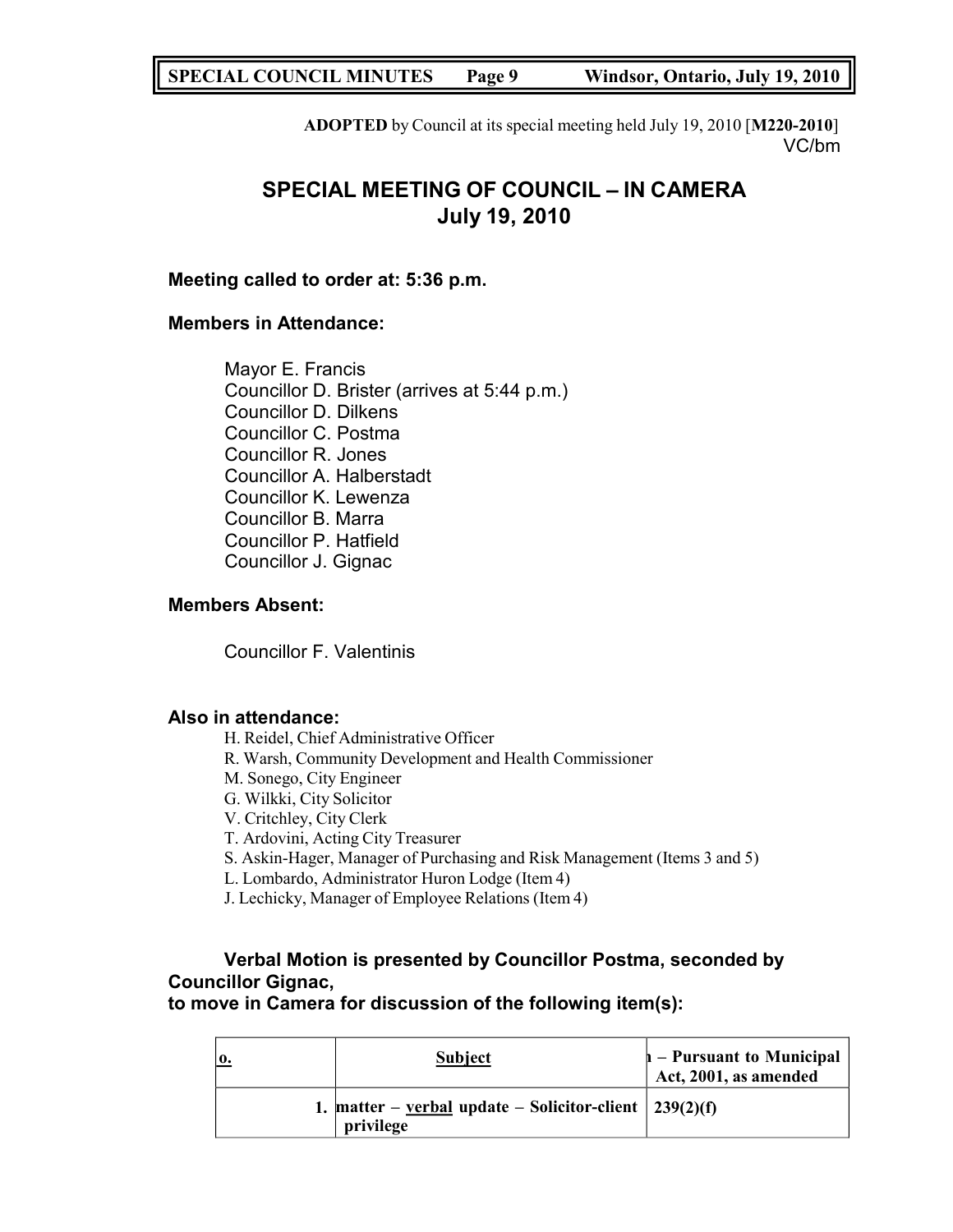**SPECIAL COUNCIL MINUTES 2010 Page 10 Windsor, Ontario, July 19,**

| 2. | $matter - verbal update - contract -$<br>Solicitor-client privilege | 239(2)(f)                  |
|----|---------------------------------------------------------------------|----------------------------|
|    | $matter - verbal update - contract -$<br>Solicitor-client privilege | 239(2)(f)                  |
|    | al matter – verbal update -<br>negotiations                         | contract $\vert$ 239(2)(d) |

### **Motion Carried.**

### **Declarations of Pecuniary Interest:**

None declared.

**Discussion on the items of business. (Items 4 and 3)**

**Verbal Motion is presented by Councillor Dilkens, seconded by Councillor Postma,**

**that Rule 3.3 (a) of the** *Procedure By-law, 420-2001 as amended,* **be waived to add the following Agenda item:**

**5. Legal matter – confidential memo re Communication #1 on the open agenda.**

**Motion Carried. Councillor Lewenza voting nay**

**Councillor Lewenza leaves the meeting at 6:02 p.m.**

**Discussion on the items of business (Item 5)**

**Councillor Lewenza returns at 6:09 p.m.**

**The meeting recesses at 6:09 p.m. and resumes at 6:14 p.m.**

**Discussion on the items of business (Item 1)**